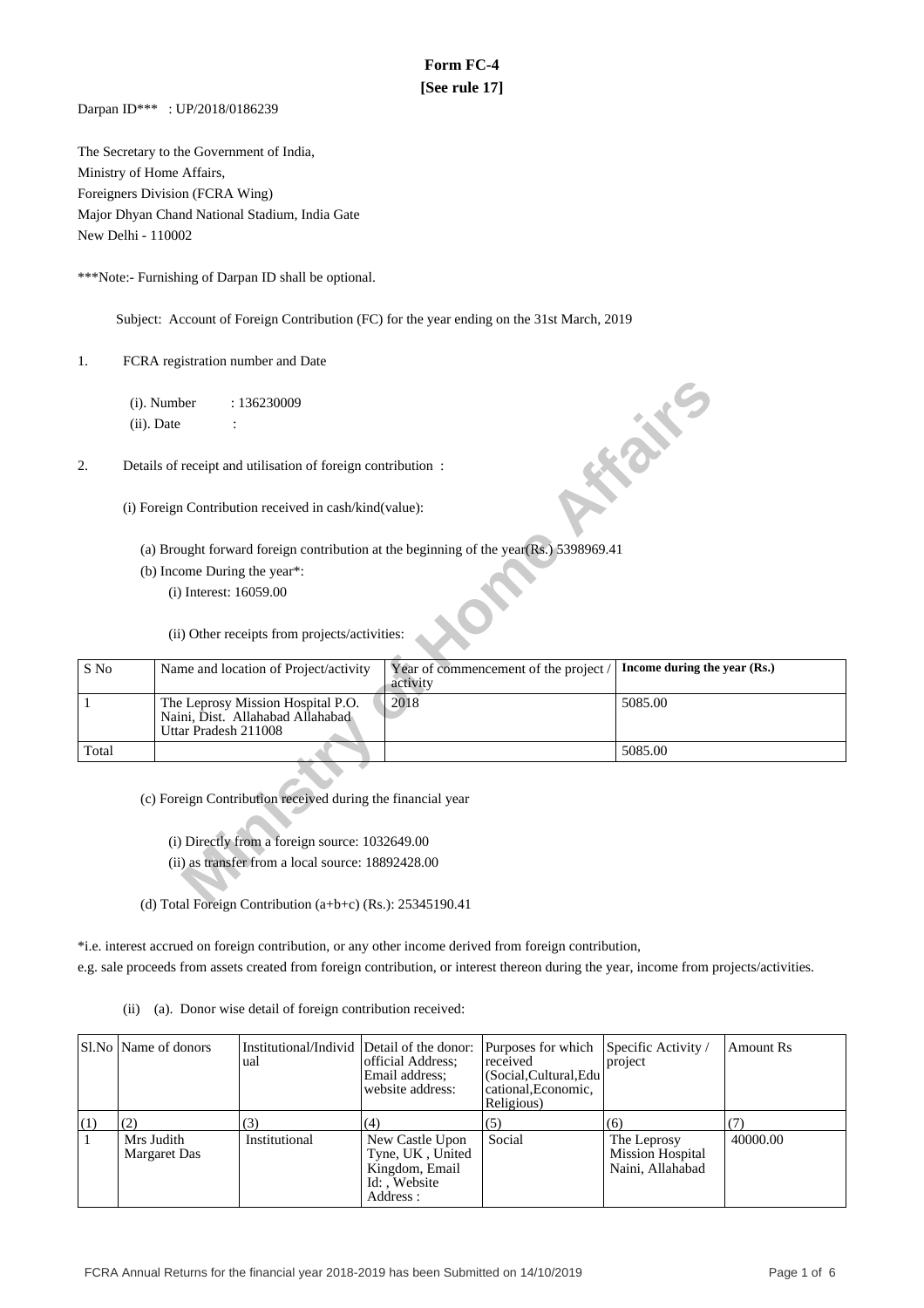|                | Sl.No Name of donors                                | Institutional/Individ Detail of the donor:<br>ual | official Address;<br>Email address:<br>website address:                                                                                                                                         | Purposes for which<br>received<br>(Social, Cultural, Edu<br>cational, Economic,<br>Religious) | Specific Activity /<br>project                             | <b>Amount Rs</b> |
|----------------|-----------------------------------------------------|---------------------------------------------------|-------------------------------------------------------------------------------------------------------------------------------------------------------------------------------------------------|-----------------------------------------------------------------------------------------------|------------------------------------------------------------|------------------|
| $\overline{c}$ | Ms Nina Ynez                                        | Institutional                                     | 29450, Kristine CT,<br>Canjon Conntry,<br>USÅ, United<br>States of America,<br>Email Id:, Website<br>Address:                                                                                   | Social                                                                                        | The Leprosy<br>Mission Hospital<br>Naini, Allahabad        | 23500.00         |
| 3              | Dr Aung Htet                                        | Institutional                                     | Labutta Ayarwaddy<br>Division No. 817,<br>Alingh Thek Delh<br>Road, Labutta,<br>Myanmar,<br>Myanmar, Email<br>Id: Website<br>Address:                                                           | Social                                                                                        | The Leprosy<br>Mission Hospital<br>Naini, Allahabad        | 18350.00         |
| 4              | Ms Lorena Maria<br>Martinez                         | Institutional                                     | 901, East Alosta,<br>USA, United<br>States of America,<br>Email Id:, Website<br>Address:                                                                                                        | Social                                                                                        | The Leprosy<br><b>Mission Hospital</b><br>Naini, Allahabad | 23500.00         |
| 5              | Ms Hnin Myat<br>Khine                               | Institutional                                     | A-56, 7th Street<br>Aung Mittar,<br>Quater Magway,<br>Myanmar,<br>Myanmar, Email<br>Id:, Website<br>Address:                                                                                    | Social                                                                                        | The Leprosy<br><b>Mission Hospital</b><br>Naini, Allahabad | 18350.00         |
| 6              | Mr Brian Michael<br>Walker                          | Institutional                                     | 78702, Badger,<br>Meadow Drive,<br>Kennewick, USA,<br>United States of<br>America, Email Id:<br>, Website Address :                                                                             | Social                                                                                        | The Leprosy<br>Mission Hospital<br>Naini, Allahabad        | 23500.00         |
| 7              | THE LEPROSY<br><b>MISSION TRUST</b><br><b>INDIA</b> | Institutional                                     | 16 PANDIT PANT<br>MARG,<br>C.N.I.BHAWAN,<br>3rd FLOOR,<br><b>NEW DELHI</b><br>PIN 110001, India,<br>Email Id:<br>info@leprosymissi<br>on.in, Website<br>Address:<br>http://www.tlmindi<br>a.org | Social                                                                                        | The Leprosy<br><b>Mission Hospital</b><br>Naini, Allahabad | 18892428.00      |
| 8              | Ms Katherine<br>Chariotte                           | Institutional                                     | Wilkins, USA,<br>United States of<br>America, Email Id:<br>Website Address:                                                                                                                     | Social                                                                                        | The Leprosy<br>Mission Hospital<br>Naini, Allahabad        | 23500.00         |
| 9              | Dr Kapil Subedi                                     | Institutional                                     | Pokhra, Nepal,<br>Nepal, Email Id:,<br>Website Address:                                                                                                                                         | Social                                                                                        | The Leprosy<br>Mission Hospital<br>Naini, Allahabad        | 12350.00         |
| 10             | Mr Erny Van<br>Wingerden                            | Institutional                                     | Netherland,<br>Netherlands, Email<br>Id: Website<br>Address:                                                                                                                                    | Social                                                                                        | The Leprosy<br>Mission Hospital<br>Naini, Allahabad        | 576374.00        |
| 11             | Mr Kerry Patterson                                  | Institutional                                     | 4, Highfield<br>GroveLisburn,<br>County Antri, BT<br>28 3GH, Northern<br>Ireland, UK,<br>United Kingdom,<br>Email Id:, Website<br>Address:                                                      | Social                                                                                        | The Leprosy<br>Mission Hospital<br>Naini, Allahabad        | 62150.00         |
| 12             | Mr Elvis Santillan<br>R                             | Institutional                                     | 8864 Lin Dell Ave-<br>2 Downey, CA<br>90240 USA,<br><b>United States of</b><br>America, Email Id:<br>, Website Address :                                                                        | Social                                                                                        | The Leprosy<br><b>Mission Hospital</b><br>Naini, Allahabad | 23500.00         |
| 13             | Mr Hunter Alan<br>Roberts                           | Institutional                                     | California, USA,<br>United States of<br>America, Email Id:<br>, Website Address :                                                                                                               | Social                                                                                        | The Leprosy<br><b>Mission Hospital</b><br>Naini, Allahabad | 23500.00         |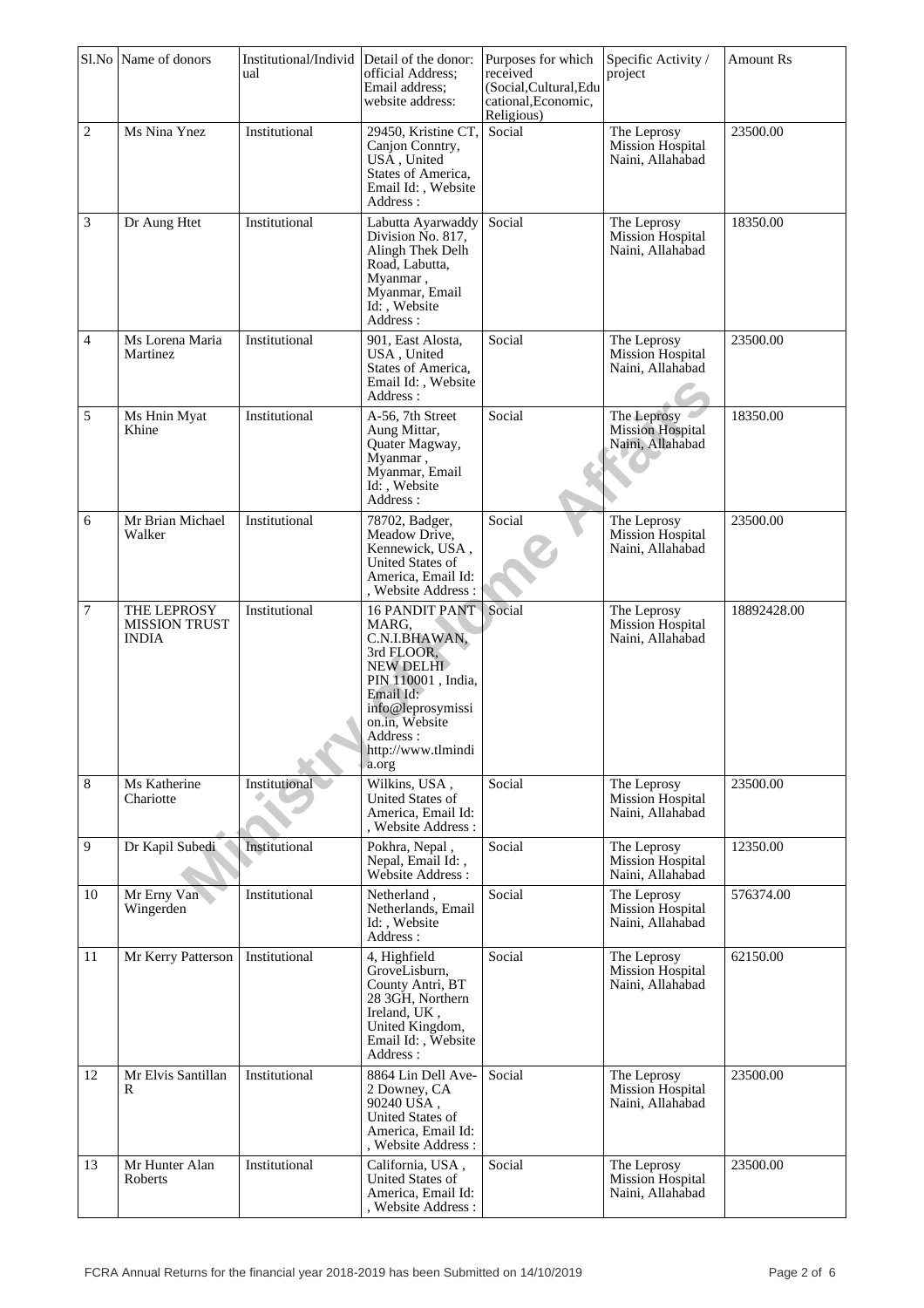| Sl.No | Name of donors                      | Institutional/Individ<br>ual | Detail of the donor:<br>official Address:<br>Email address:<br>website address:                             | Purposes for which<br>received<br>(Social,Cultural,Edu<br>cational, Economic,<br>Religious) | Specific Activity /<br>project                             | <b>Amount Rs</b> |
|-------|-------------------------------------|------------------------------|-------------------------------------------------------------------------------------------------------------|---------------------------------------------------------------------------------------------|------------------------------------------------------------|------------------|
| 14    | Mr Solomon<br>Tamang                | Institutional                | Mechinagar,<br>District Jhapa,<br>Nepal, Nepal,<br>Email Id:, Website<br>Address:                           | Social                                                                                      | The Leprosy<br><b>Mission Hospital</b><br>Naini, Allahabad | 9500.00          |
| 15    | Mr Darrel<br>Alexander Thiel        | Institutional                | 234. Alverson<br><b>BLVD</b> Everett<br>USA, United<br>States of America,<br>Email Id:, Website<br>Address: | Social                                                                                      | The Leprosy<br><b>Mission Hospital</b><br>Naini, Allahabad | 23500.00         |
| 16    | Dr Suraj Maharjan                   | Institutional                | Chhayabahal, 21<br>Lalitpur, Nepal,<br>Nepal, Email Id:,<br>Website Address:                                | Social                                                                                      | The Leprosy<br>Mission Hospital,<br>Naini, Allahabad       | 88200.00         |
| 17    | Dr Todd Emerson                     | Institutional                | 2308 James Town.<br>CT, City Claremont<br>, United States of<br>America, Email Id:<br>. Website Address:    | Social                                                                                      | The Leprosy<br>Mission Hospital<br>Naini, Allahabad        | 9225.00          |
| 18    | Mr Nshimiyimana<br>Kizito Rwandaise | Institutional                | <b>Street Rawandese</b><br>City Kigali,<br>Rwanda, Rwanda,<br>Email Id:, Website<br>Address:                | Social                                                                                      | The Leprosy<br><b>Mission Hospital</b><br>Naini, Allahabad | 33650.00         |

| Sl.No | $\mathbf{r}$<br>Purpose | Amount          |
|-------|-------------------------|-----------------|
|       | .<br>$\sim$<br>Social   | 19.00<br>103264 |

## 3. Details of Utilization of foreign contribution:

|              |                                     |                                 |                                                                  |                                                 | , United States of<br>America, Email Id:<br>, Website Address:                               |                     |                                                                                                              |                              | Naini, Allahabad                                           |                |         |
|--------------|-------------------------------------|---------------------------------|------------------------------------------------------------------|-------------------------------------------------|----------------------------------------------------------------------------------------------|---------------------|--------------------------------------------------------------------------------------------------------------|------------------------------|------------------------------------------------------------|----------------|---------|
| 18           | Mr Nshimiyimana<br>Kizito Rwandaise |                                 | Institutional                                                    |                                                 | <b>Street Rawandese</b><br>City Kigali,<br>Rwanda, Rwanda,<br>Email Id:, Website<br>Address: |                     | Social                                                                                                       |                              | The Leprosy<br><b>Mission Hospital</b><br>Naini, Allahabad | 33650.00       |         |
|              |                                     |                                 |                                                                  |                                                 |                                                                                              |                     | (b) Cumulative purpose-wise amount of all foreign contribution donation received :                           |                              |                                                            |                |         |
| Sl.No        |                                     | Purpose                         |                                                                  |                                                 |                                                                                              |                     | Amount                                                                                                       |                              |                                                            |                |         |
| $\mathbf{1}$ |                                     | Social                          |                                                                  |                                                 |                                                                                              |                     | 1032649.00                                                                                                   |                              |                                                            |                |         |
| 3.           |                                     |                                 |                                                                  | Details of Utilization of foreign contribution: |                                                                                              |                     | (a) Details of activities/projects for which foreign contribution has been received and utilised (in rupees) |                              |                                                            |                |         |
| Sl. No.      | vity                                | Name of<br>project/acti ocation | Address/L                                                        | Previous Balance                                |                                                                                              |                     | Receipt during the year                                                                                      | Utilised                     |                                                            | <b>Balance</b> |         |
|              |                                     |                                 |                                                                  | In cash                                         | In Kind                                                                                      | In cash             | In Kind                                                                                                      | In cash                      | In Kind                                                    | In cash        | In Kind |
| (1)          | (2)                                 |                                 | (3)                                                              | (4)                                             | (5)                                                                                          | (6)                 | (7)                                                                                                          | (8)                          | (9)                                                        | (10)           | (11)    |
| 1            | The<br>Naini                        | Leprosy<br>Mission<br>Hospital  | P.O.<br>Naini,<br>Allahabad<br><b>Uttar</b><br>Pradesh21<br>1008 | 5398969.4<br>⊵1.                                | 0.00                                                                                         | 19369847.<br>$00\,$ | 576374.00                                                                                                    | 24090697.<br>00 <sup>0</sup> | 576374.00                                                  | 678119.41      | 0.00    |
| Total        |                                     |                                 |                                                                  | 5398969.4                                       | 0.00                                                                                         | 19369847<br>00      | 576374.00                                                                                                    | 24090697<br>00               | 576374.00                                                  | 678119.41      | 0.00    |

(b) Details of utilisation of foreign contribution:

- (i) Total Utilisation\*\* for projects as per aims and objectives of the association (Rs.):17182283.00
- (ii) Total administrative expenses as provided in rule 5 of the Foreign Contribution
	- (Regulation) Rules, 2011 (Rs.) :1502069.00

\*\* It is affirmed that the utilisation of foreign contribution is not in contravention of the provisions contained in the Foreign Contribution(Regulation) Act, 2010 (42 of 2010) and more particularly in section 9 and section 12 of the Act which, inter-alia, states that the acceptance of foreign contribution is not likely to affect prejudicially

- (A) the soverignty and integrity of india; or.
- (B) the security, strategic, scientific or echnomic interest of the state; or
- (C) the public interest; or
- (D) freedom or fairness of election to any legistature; or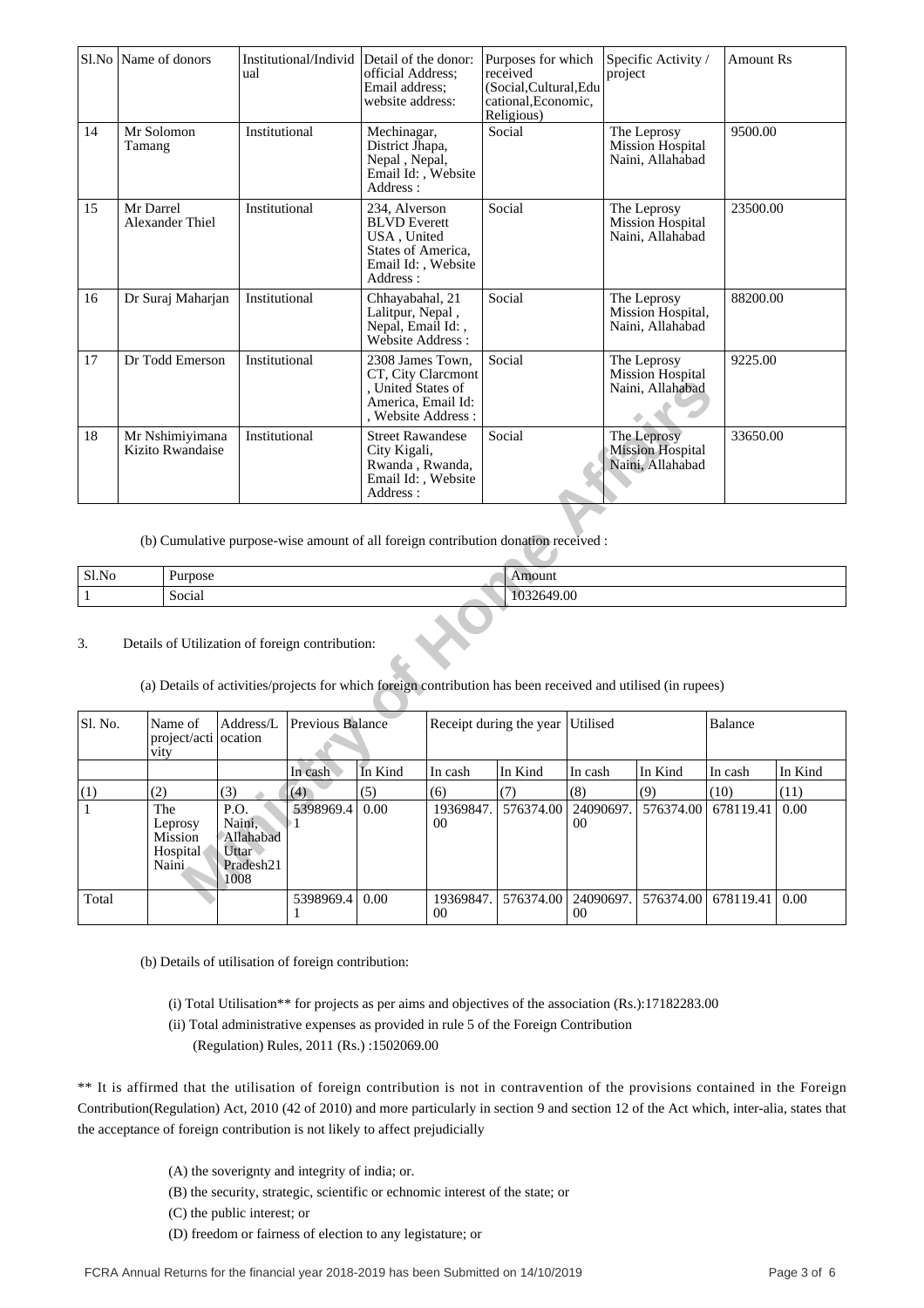(E) friendly relations with any foreign state; or

(F) harmony between religious, racial, social, lingusitic or relgional groups, castes or communities.

(c) Total purchase of fresh assets (Rs.)

| Sl. No. | Activity in the name of Association                          | Details                                                | Purpose | Total (in Rs.) |
|---------|--------------------------------------------------------------|--------------------------------------------------------|---------|----------------|
| (i)     | Creation of movable assests                                  | <b>Equipment - Cautery Machine</b>                     | Social  | 201600.00      |
| (ii)    | Creation of movable assests                                  | Equipment - Auto Refractometer<br>Keratometer          | Social  | 257600.00      |
| (iii)   | Creation of movable assests                                  | Equipment - ECG Machine                                | Social  | 87360.00       |
| (iv)    | Creation of movable assests                                  | Equipment - Digital X-Ray CR System                    | Social  | 800000.00      |
| (v)     | Creation of movable assests                                  | Equipment - A-Scan Ultrasound<br>Biometry Machine      | Social  | 140000.00      |
| $(v_i)$ | Creation of movable assests                                  | Equipment - Voltas Window Air<br>Conditioner           | Social  | 27901.00       |
| (vii)   | Creation of movable assests                                  | Equipment - Voltas Split Air<br>Conditioner - 4        | social  | 133161.00      |
| (viii)  | Creation of movable assests                                  | Equipment - Silent Generator 250 KVA<br>Kirloskar      | Social  | 1510400.00     |
| (ix)    | Creation of movable assests                                  | Equipment - X-Ray Machine 600 MA                       | Social  | 550000.00      |
| (x)     | Creation of movable assests                                  | Equipment - 16 Channel NVR for<br>CĈTV                 | Social  | 12000.00       |
| (xi)    | Creation of movable assests                                  | Equipment - UPS Backup Battery                         | Social  | 46494.00       |
| (xii)   | Creation of movable assests                                  | Equipment - Air Curtain                                | Social  | 20989.00       |
| (xiii)  | Creation of movable assests                                  | Equipment - Voltas Water Cooler                        | Social  | 38000.00       |
| (xiv)   | Creation of movable assests                                  | Equipment - Fogging Machine                            | Social  | 68440.00       |
| (xy)    | Creation of movable assests                                  | Equipment - Sewage Treatment Plant -<br>$25$ K $id$    | Social  | 1390040.00     |
| (xvi)   | Creation of movable assests                                  | Equipment - Submersible Pump<br>Wewage Treatment Plant | Social  | 24780.00       |
| (xvii)  | Creation of movable assests                                  | Equipment - Digital Centrifuge<br>Machine              | Social  | 24780.00       |
| (xviii) | Creation of movable assests                                  | Equipment - Nurve Study Equipment -<br>MINDRAY Z6      | Social  | 576374.00      |
| (xix)   | Creation of movable assests                                  | Equipment - Hydraulic O.T. Table                       | Social  | 72800.00       |
|         | Total                                                        |                                                        |         | 5982719.00     |
|         | (d) FC transferred to other associations                     |                                                        |         |                |
| Sl. No. | Name of the association                                      | Date                                                   | Purpose | Amount         |
| (1)     | (2)                                                          | (3)                                                    | (4)     | (5)            |
|         | (e) Total utilisation In the year $(Rs.)(b+c+d)$ 24667071.00 |                                                        |         |                |

(d) FC transferred to other associations

| $\sim$<br><b>SI.</b> No. | <b>Name</b><br>the<br>association<br>ОI | Date        | Purpose | Amount<br>$\begin{array}{c} \begin{array}{c} \begin{array}{c} \begin{array}{c} \end{array}\\ \end{array} \end{array} \end{array} \end{array} \end{array} \end{array} \begin{array}{c} \begin{array}{c} \begin{array}{c} \end{array} \end{array} \end{array} \begin{array}{c} \begin{array}{c} \begin{array}{c} \end{array} \end{array} \end{array} \end{array} \begin{array}{c} \begin{array}{c} \begin{array}{c} \end{array} \end{array} \end{array} \begin{array}{c} \begin{array}{c} \end{array} \end{array} \end{array} \begin{array}{c} \begin{array}{c} \$ |
|--------------------------|-----------------------------------------|-------------|---------|------------------------------------------------------------------------------------------------------------------------------------------------------------------------------------------------------------------------------------------------------------------------------------------------------------------------------------------------------------------------------------------------------------------------------------------------------------------------------------------------------------------------------------------------------------------|
|                          | ╰                                       | $\sim$<br>້ |         | ۰.                                                                                                                                                                                                                                                                                                                                                                                                                                                                                                                                                               |

## 4. Details Of unutilised foreign contribution:

(i) Total FC invested in term Deposits (Rs.):

| ' Sl. No. | Details                          | Total( in Rs.) |
|-----------|----------------------------------|----------------|
| (i)       | Opening Balance of FD            | 0.00           |
| (ii)      | FD made during the year          | 0.00           |
| (iii)     | Less: realisation of previous FD | 0.00           |
|           | Closing balance of FD            | 0.00           |

(ii) Balance of unutilised foreign contribution, in cash/bank, at the end of the year(Rs):

 (a) Cash in hand: 30778.00 (b) in FC designated bank account: 490662.06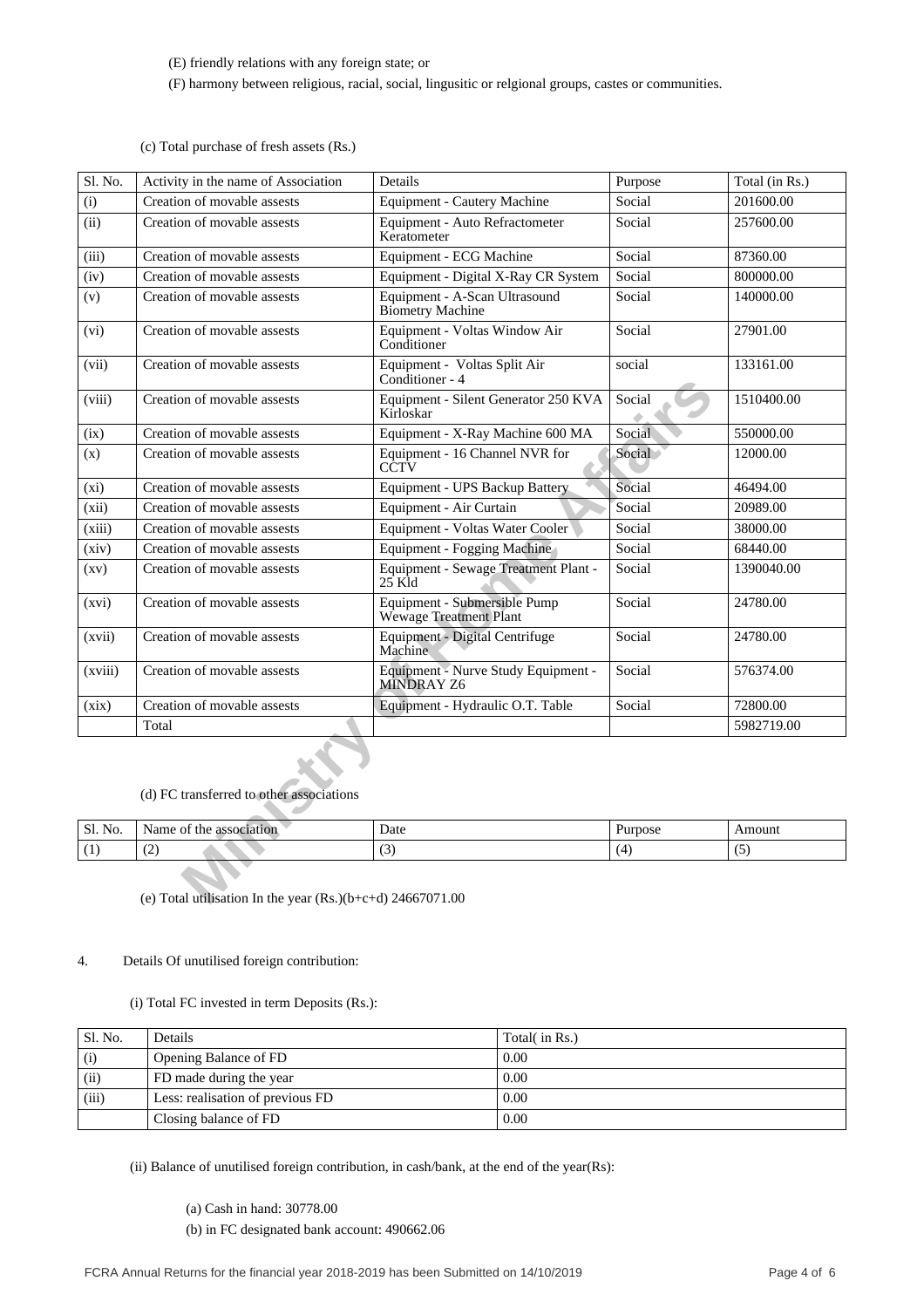#### (c) in utilisation bank account(s): 156679.35

- 5. Details of foreigners as Key functionary/working/associated: 0.00
- 6. Details of Land and Building remained unutilised for more than two year:

| Sl. No. | Location of Land and<br>Building | Year of acquisition | Purpose of acquisition | Reason of unutilisation |
|---------|----------------------------------|---------------------|------------------------|-------------------------|
|         | ت .                              | ιJ                  |                        |                         |

(7) (a) Details of designated FC bank account for receipt of Foreign Contribution (As on 31st March of the year ending):

| Name of the<br>Bank      | <b>Branch Address</b><br>With pincode)                | Phone No. | E-mail | <b>IFSC</b> Code | Account No  | Date of Opening<br>Account |
|--------------------------|-------------------------------------------------------|-----------|--------|------------------|-------------|----------------------------|
| (1)                      | (2)                                                   | (3).      | (4)    | ( ن              | (6)         |                            |
| ALLAHABAD<br><b>BANK</b> | CHAKA NAINI,<br>Naini, Uttar<br>Pradesh,<br>Allahabad |           |        | ALLA0210975      | XXXXXXX4030 |                            |

| Name of the<br>Bank             | <b>Branch Address</b><br>With pincode)                                                                                                                                                                   | Phone No. | E-mail             | <b>IFSC</b> Code                                                                                                                           | <b>Account No</b> | Date of Opening<br>Account |
|---------------------------------|----------------------------------------------------------------------------------------------------------------------------------------------------------------------------------------------------------|-----------|--------------------|--------------------------------------------------------------------------------------------------------------------------------------------|-------------------|----------------------------|
| (1)                             | (2)                                                                                                                                                                                                      | (3).      | (4)                | (5)                                                                                                                                        | (6)               | (7)                        |
| <b>ALLAHABAD</b><br><b>BANK</b> | <b>CHAKA</b><br><b>STATION</b><br><b>ROAD VILL.-</b><br>CHAKA, P.O.<br>NAINI, ALLAH<br><b>ABAD CHAKA</b><br><b>UTTAR</b><br><b>PRADESH</b><br>224123, Naini<br>Allahabad, Uttar<br>Pradesh,<br>Allahabad |           |                    | ALLA0210975                                                                                                                                | XXXXXXX0484       |                            |
|                                 |                                                                                                                                                                                                          |           | <b>Declaration</b> |                                                                                                                                            |                   |                            |
|                                 | I hereby declare that the above particulars furnished by me are true and correct                                                                                                                         |           |                    |                                                                                                                                            |                   |                            |
|                                 |                                                                                                                                                                                                          |           |                    | I also affirm that the receipt of foreign contribution and its utilization have not been violative of any of the provisions of the Foreign |                   |                            |
|                                 |                                                                                                                                                                                                          |           |                    | Contribution (Regulation) Act, 2010, rules, notifications/ orders issued there under from time to time and the foreign contribution was    |                   |                            |
|                                 |                                                                                                                                                                                                          |           |                    | utilized for the purpose(s) for which the association was granted registration/prior permission by the Central Government.                 |                   |                            |
| Place:                          |                                                                                                                                                                                                          |           |                    |                                                                                                                                            |                   |                            |
| Date:                           |                                                                                                                                                                                                          |           |                    |                                                                                                                                            |                   |                            |

#### **Declaration**

DR PREMAL DAS [Name of the Chief Functionary (Chief Functionary)

(Seal of the Association)